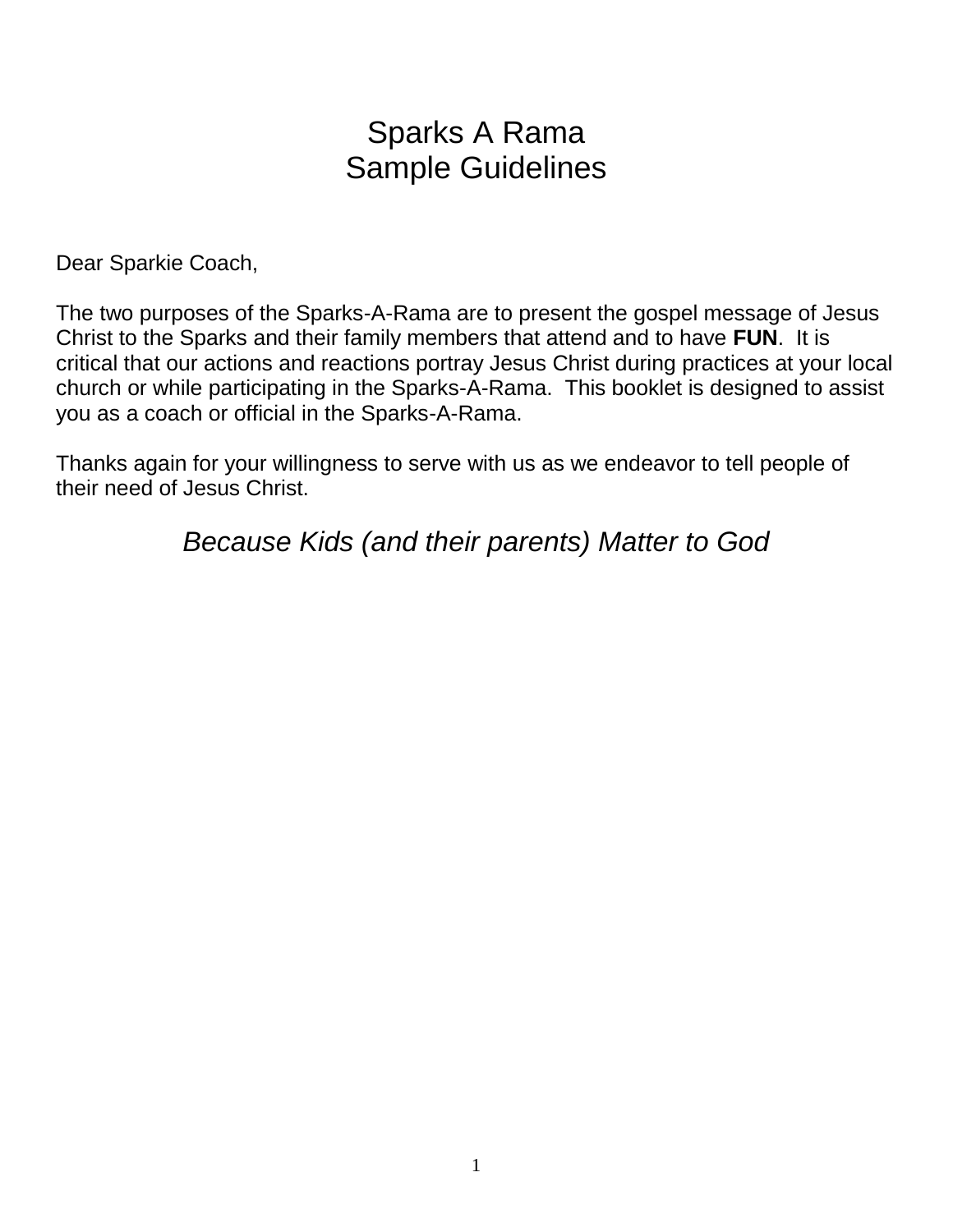

# **SPARKIES' FUN DAY**

Sparks-A-Rama is similar to an AwanaGames meet, but yet it's different. It's a day of fun for young children, a day of exciting participation with new friends, **not a day of high-pressured competition.** Sparks-aged children are not ready for the keen rivalry of an AwanaGames meet. Don't expect or encourage them to compete as fervently as older boys and girls. Sparkies play games for the fun of playing them. Winning can be one gratifying result of their team effort.

Sparks-a-Rama should also be a ministry to parents. It is an opportunity to present clearly the gospel of Jesus Christ. **Remind parents not to stress highly competitive attitudes with their children on this special day.**

# **INTRODUCTION**

# **GENERAL INFORMATION GOOD SPORTSMANSHIP**

An important aspect of the Awana ministry is teaching good sportsmanship. Whether we win or lose is not as important as putting forth our best effort. Maintaining a friendly attitude at all times demonstrates that Christ can give peace and victory in every circumstance. No coach should destroy a Christian testimony by even one moment's display of poor sportsmanship.

Being a winner for the Lord is more important than winning a Sparks-a-Rama meet. We encourage all team coaches to enthusiastically motivate their team.

Sparks-A-Rama affords Awana leaders an opportunity to display a charitable spirit under the pressure of competition. Hundreds of

unsaved people may be observing. Therefore, we need to watch our actions and testimony, and all coaches should remind themselves and their teams that our testimony for Christ before others is of utmost importance.

# **PROMOTING INTEREST IN SPARKS-A-RAMA MEETS**

The Sparks-A-Rama meet provides an enthusiastic introduction to Awana for people who have not had any previous contact with Awana clubs. Here are some ways to encourage spectators to attend:

- 1.The Sparks-A-Rama meet should be promoted at Sparks club meetings for several weeks preceding the meet. Clubbers who are not selected for the team can encourage the team to victory by attending the meet and cheering for their friends on the team. Clubbers who are not on the team should be made to feel as much a part of the Sparks-A-Rama as the team members.
- 2.Sparks-A-Rama should be promoted at Sunday School. Boys and girls who don't attend Sparks club, as well as adults who are unfamiliar with Awana, would attend a Sparks-A-Rama meet if invited. Use stunts, skits, or other interesting methods to give announcements.
- 3.Sparks-A-Rama should be promoted at church. The Pastor can do much to encourage the support of the Sparks club teams in the weekly church bulletin and his announcements.
- 4.Sparks-A-Rama should be promoted to parents. People who have never seen a meet may need an extra push to get them there for the first time. A visit or a letter may be all they need.
- 5.Sparks-A-Rama should be promoted in the neighborhood. An article announcing the team's participation in the area meet may be written for the local newspaper. Radio and TV interviews often can be arranged.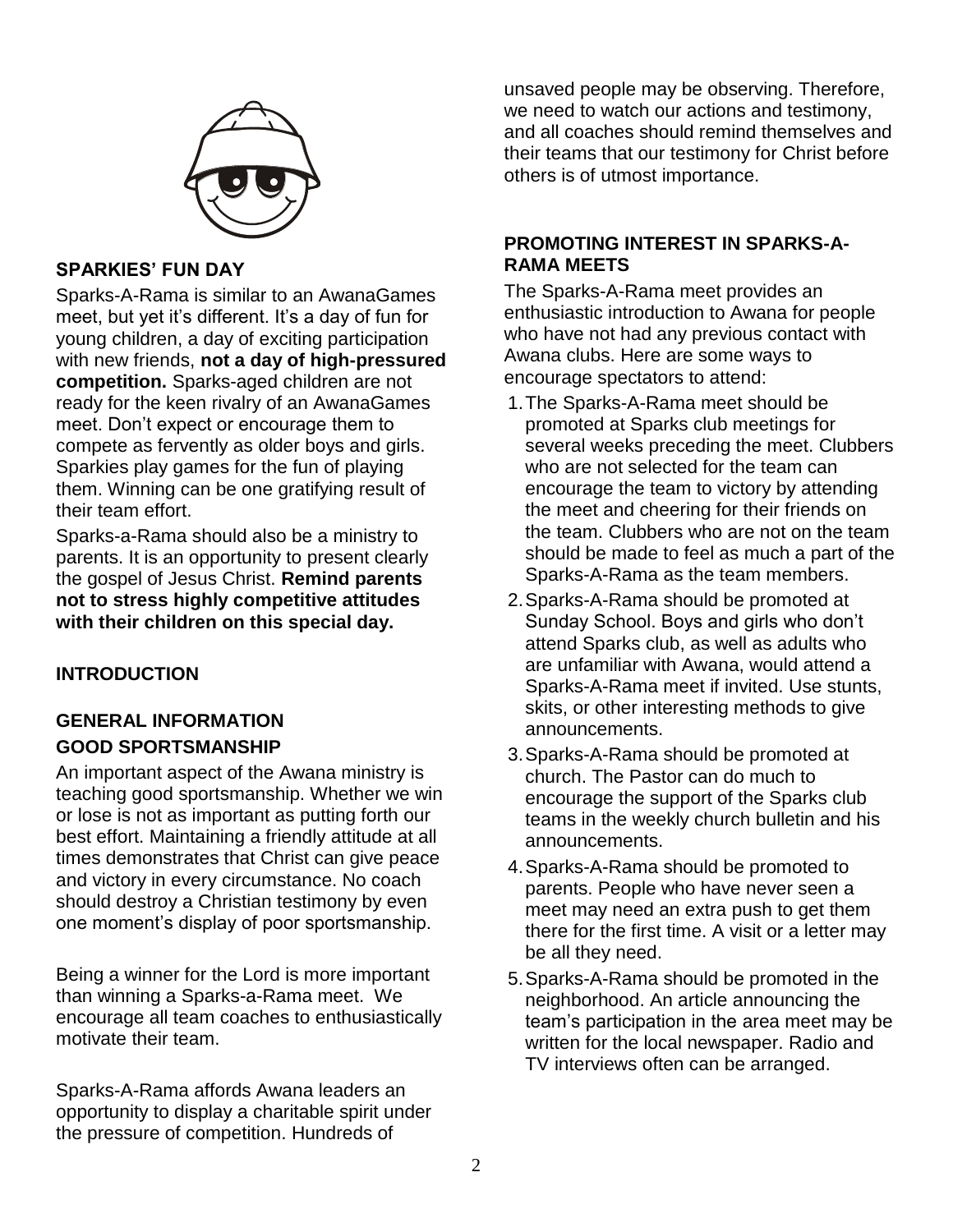# **SPARKS-A-RAMA DAY SCHEDULE**

#### **CIRCLE AND TEAM LINE LOCATIONS**

Teams should find their assigned circle team line as soon as possible on arrival.

## **FLAG CEREMONY**

All team members should be instructed before the meet to face the flag during the ceremony and to place their hands on their heart at the given signal.

## **SPARKLE TIME**

All team members on all circles recite/sing in unison:

#### *SPARKS YELL*

**Leader** - *Who are we?*

**Sparks** - Sparks!

**Leader** - *Who for?*

**Sparks** - Jesus!

**Leader** - *What to do?*

**Sparks** - Light the world!

*SPARKS THEME SONG*

"Sparks for Jesus"

*SPARKS KEY VERSE*

John 3:16

*SPARKS MOTTO* "My Friend for Christ"

## *BIBLE VERSE*

I Corinthians 15:3 *...Christ died for our sins according to the Scriptures.*

## *BIBLE VERSE*

I Corinthians 15:4 *And that He was buried, and that He rose again the third day according to the Scriptures.*

## *GOSPEL PRESENTATION*

While Sparks-A-Rama is meant to be exciting and fun, the purpose of all Sparks special events is to reach unsaved families and friends for Jesus Christ. A brief gospel message is

given which is skillfully designed to appeal to adults, yet to be age-appropriate for Sparkies. Recognition may also be given to Sparkies for their outstanding achievements.

Coaches should instruct their team members to sit quietly without talking or whispering during the message and recognition time. Players are not permitted to leave their team line.

# **GENERAL RULES/DEFINITIONS**

Arranged alphabetically for quick reference

#### **BALLOONS**

Nine-inch balloons are inflated to about eight inches in diameter.

#### **CENTER BEANBAG**

In game events that finish in the middle of the circle, and which have second place; a beanbag is placed on the intersection of the two diagonal lines with the center pin on top of it. At the conclusion of the event or heat, second-place points are awarded the team of the player who has possession of the center beanbag

## **CENTER PIN**

In events that finish in the middle of the circle, a game pin is set at the intersection of the two diagonal lines. (It is placed on top of the center beanbag when first- and second-place points are to be awarded.) First-place points are awarded the team whose player has possession of center pin at end of the event or heat

#### **CIRCLE PINS**

(See Game Circle Diagram) All circle pins should be passed with both feet outside the circle in all running events. No jumping of pins is allowed. If a pin has fallen, that point on the circle normally marked by the pin should be passed with both feet outside the circle as if the pin were in its proper place. (Runners may cut inside the circle between circle pins, but they should be outside the circle at each pin.)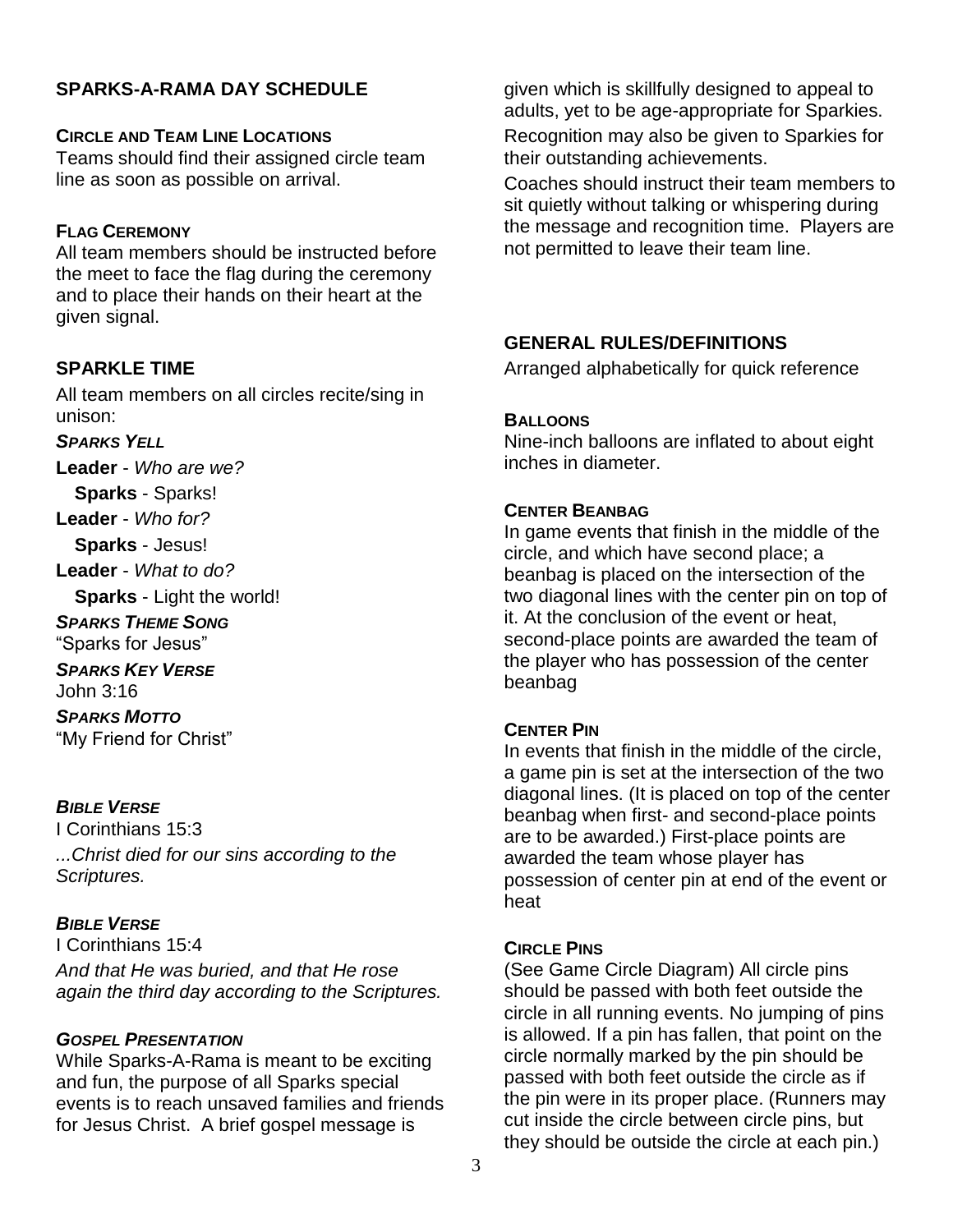#### **PASSING ZONE**

In the Relay event (Sparky Safari), the beanbag should be passed within that section of the circle contained within the team zone assigned to each team (see Diagram). Passing the beanbag in any other zone — including passing it over a starting diagonal disqualifies that team for that event.<br>Passing Zone Diagram



#### **POSSESSION**

In events using the center pin and center beanbag to determine the winners, the player should have possession of the center pin or center beanbag to be awarded points. Touching the pin or beanbag is not enough.

#### *SCORING PINS*

For all events which finish in the center of the circle, the scoring pins will be placed on the diagonal line at the 5 foot hash mark. To finish the event, the appropriate clubber should touch the scoring pin with his/her hand only. Scoring pins should not be batted since they may cause interference. .

#### **STARTING DIAGONAL**

(See Game Circle Diagram) Events, which are run around the circle, will be started with the player outside the circle and behind the starting diagonal for his/her team color. All running events are run in a counterclockwise direction.

#### **TEAM LINES**

(See Game Circle Diagram) Red, blue, green, and yellow lines forming a square outside the circle give team boundaries. Team members not participating in an event should stay seated behind these lines.

The triangle within the square bounded by the team line and the two diagonal lines forms the team zone.

## **TIE GAME (EVENT)**

When two teams gain possession of the center pin or center beanbag at the same instant, a tie is declared. Available points are divided equally between the tied teams. If it is a tie for first place in a game having second place, first- and second-place points are added together and split, eliminating second place. If it is a tie for second place, second place points are split. Should this result in a half-point, the half-point is set-aside until the end of all events and is used to break a final tie.

#### **TIE SCORE**

When two or more teams are tied at the end of the last event, the tie may be resolved by playing one heat of the Sparky Balloon Pop – coaches choose who plays.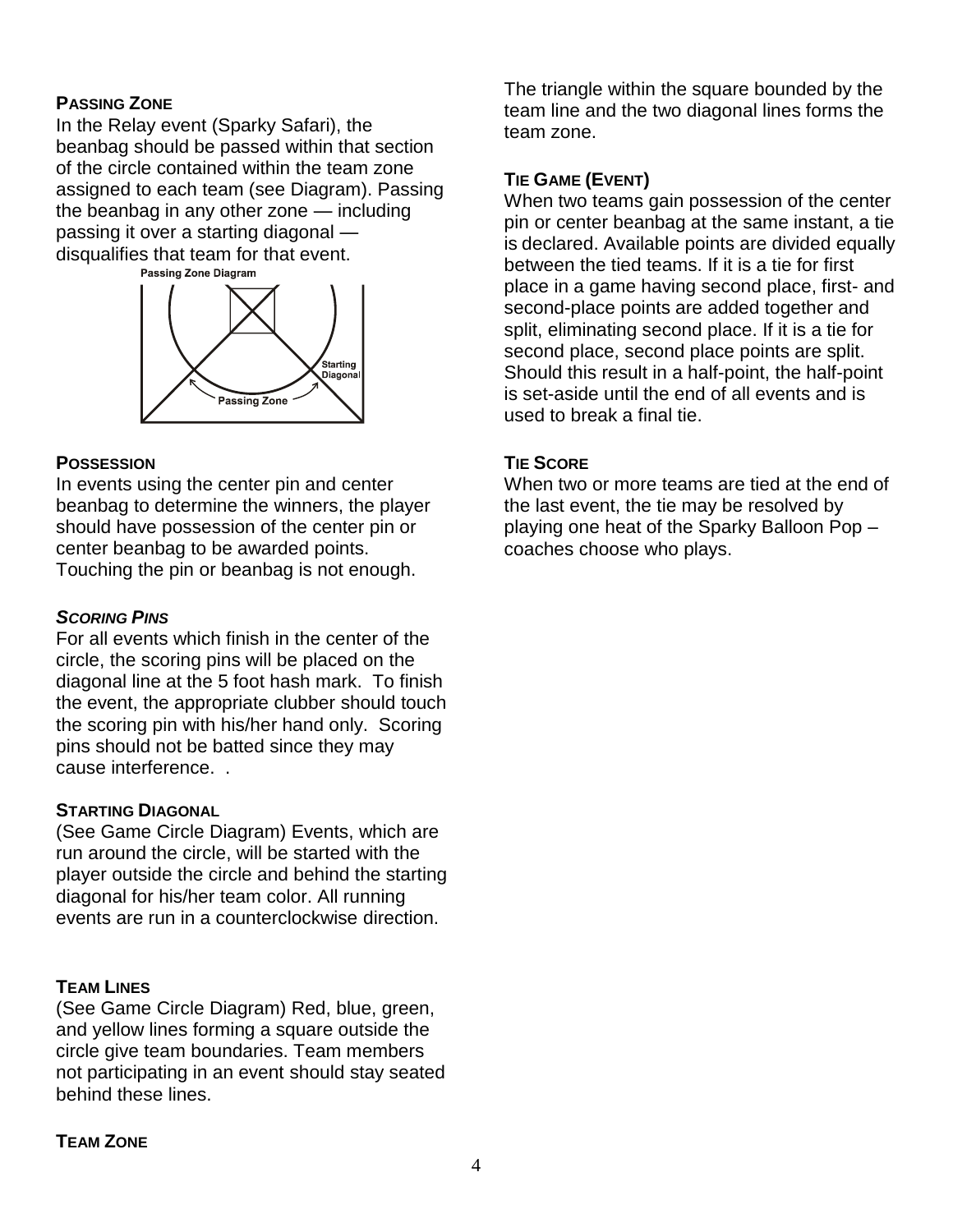## **EVENT 1—SPARKY CRAWL**

10 players - two heats

1st place - four points 2nd place - two points

# **Equipment:** center pin and beanbag

Players spread out along the entire line on their hands and knees behind team color lines. One coach from each team crosses to the opposite color line. At signal, all teams crawl on their hands and knees across to opposite team line. When center of circle is clear of players, the Circle Director places the center pin and beanbag in position side-by-side in center of circle. As soon as entire team has reached the team line opposite its starting line, the team coach sends a player into the center for the pin or beanbag. Reaching the opposite side is defined as breaking the plane which extends upward from the team line with any part of the body.

The game will be played a second time with players crawling back to their original team line. Coaches wishing to substitute Sparks in after the first heat may do so. It is recommended that churches provide kneepads or coverings for the Sparky Crawl. Rolled-up tube socks provide a good cushion.



# **COACHES INSTRUCTIONS**

## Coaches Position:

Anywhere along Team Line, usually near the center. One Coach on opposite side.

## Before the Game:

Be sure there are 10 players.

Be sure all are kneeling with their hand and knees behind the team color line. Hands are behind the line. Heads may be over the line.

#### During the Game:

When all players have crawled to and broken the plane of the line of the opposite team line with hand or head the coach sends a player in to the center for the bean bag or pin.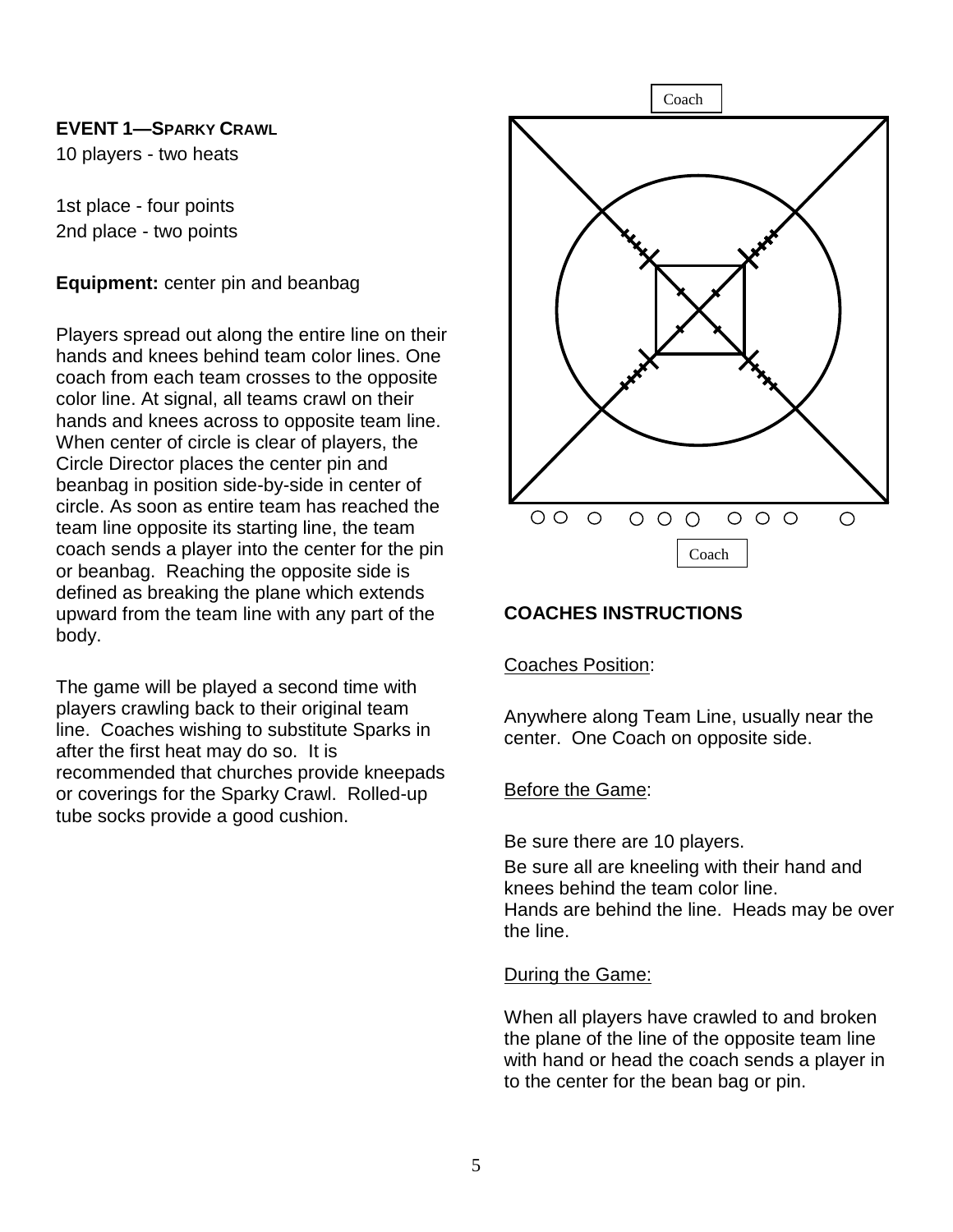Watch for Sparkies who do not stop when they cross the team line. Do not let them crawl across the next circle.

# After the Game:

Have a bag to place knee protectors in after this event. Do not allow them to be lying around so they won't get lost or inadvertently end up in the playing area and cause an injury, interference or a disqualification.

# Coaching Tips

It is necessary to spread the players evenly along the team line. They cannot be bunched together or in groups.

Players should look for the other coach to know when to stop crawling.

The player to go to the center should be chosen ahead of time and should crawl to the coach.

Runners going to the center tend to leave early, therefore physically hold onto them until the last player has reached the team line.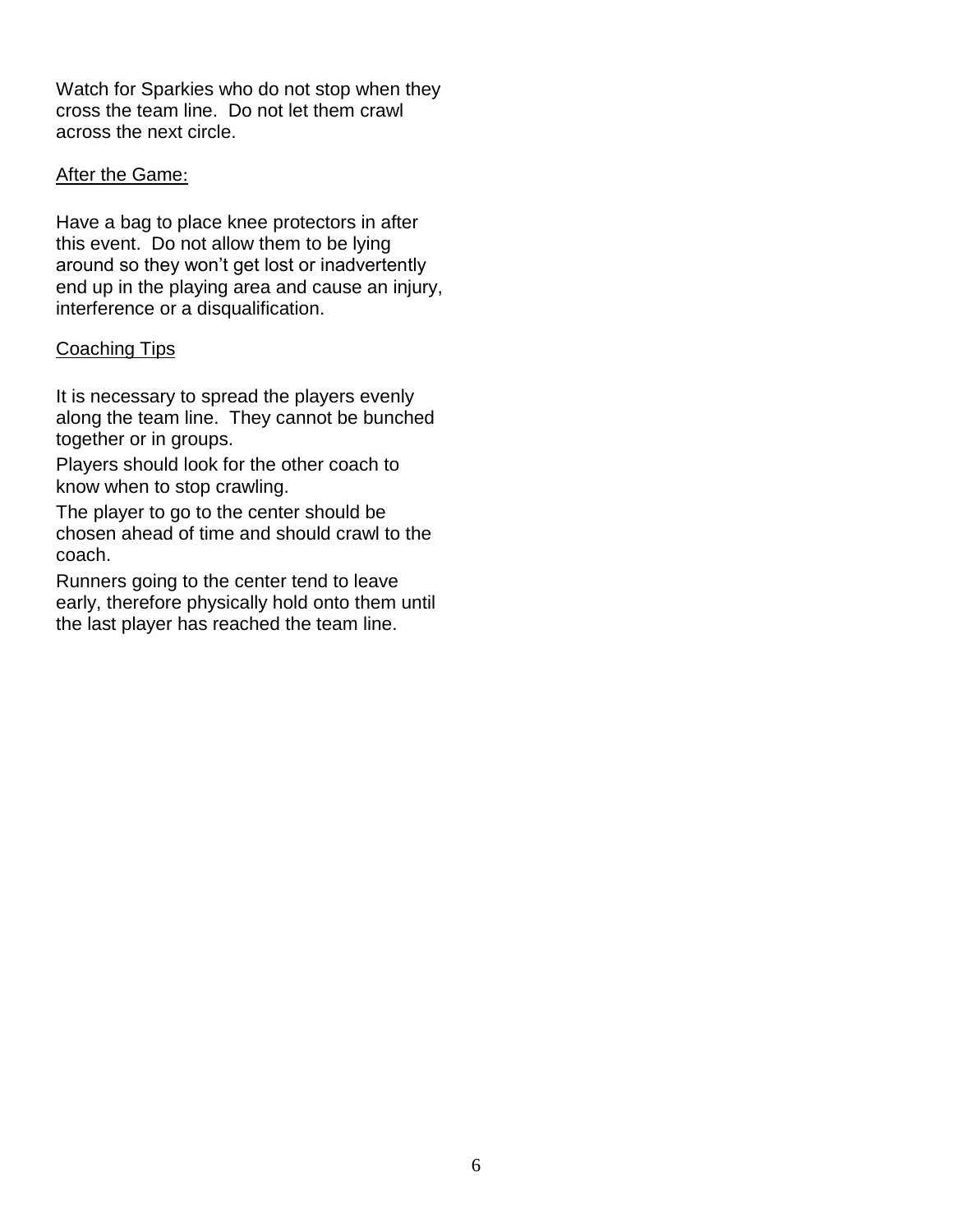# **EVENT 2—SPARKY BEANBAG – IN AND OUT**

10 players - two heats 1<sup>st</sup> Heat - Girls 2<sup>nd</sup> Heat – Boys

1<sup>st</sup> place - four points 2<sup>nd</sup> place - two points

**Equipment:** Four small containers, four beanbags, four circle pins and four scoring pins

Players line up on their team's circle line. Container is set in team's small triangle, and the beanbag is given to player #1 (farthest from his/her team's starting diagonal). At signal, player #1 runs to container and places beanbag into container, returns to team line and tags player #2. Player #2 retrieves beanbag and brings it back to player #3. Players may not proceed into the circle before being tagged or given the beanbag. Action continues until all team members have participated. The last player with beanbag in hand runs into touch the scoring pin with his/her hand. The winners should retain possession of their beanbag when they touch the scoring pin.

# *COACHES INSTRUCTIONS*

# Coaches Position:

Any where along the team line.

## Before the Game:

Be sure there are 5 players. No order for the players is required. Height or grade makes no difference.

## During the Game:

When setting colored bean bag in the container, bean bags should be placed in the container not dropped or thrown. The definition of "placed" is that the entire bag should be set into the container.

#### **Sparky Beanbag - In and Out Diagram**



No part of the bag may be outside the container.

When returning to the circle, bags should be handed to the next player.

Players on the circle may not step over the circle line before being handed a bean bag or tagged.

However a player stepping over the circle line without a bean bag may return to outside the circle before going in to the center triangle. After all 5 players have participated, the last player with beanbag in hand runs into touch the scoring pin with his/her hand.

The winners should retain possession of their beanbag when they touch the scoring pin.

#### Each player will run into the center one time.

#### Coaching Tip:

It is important that bags are placed in the container, not dropped or thrown.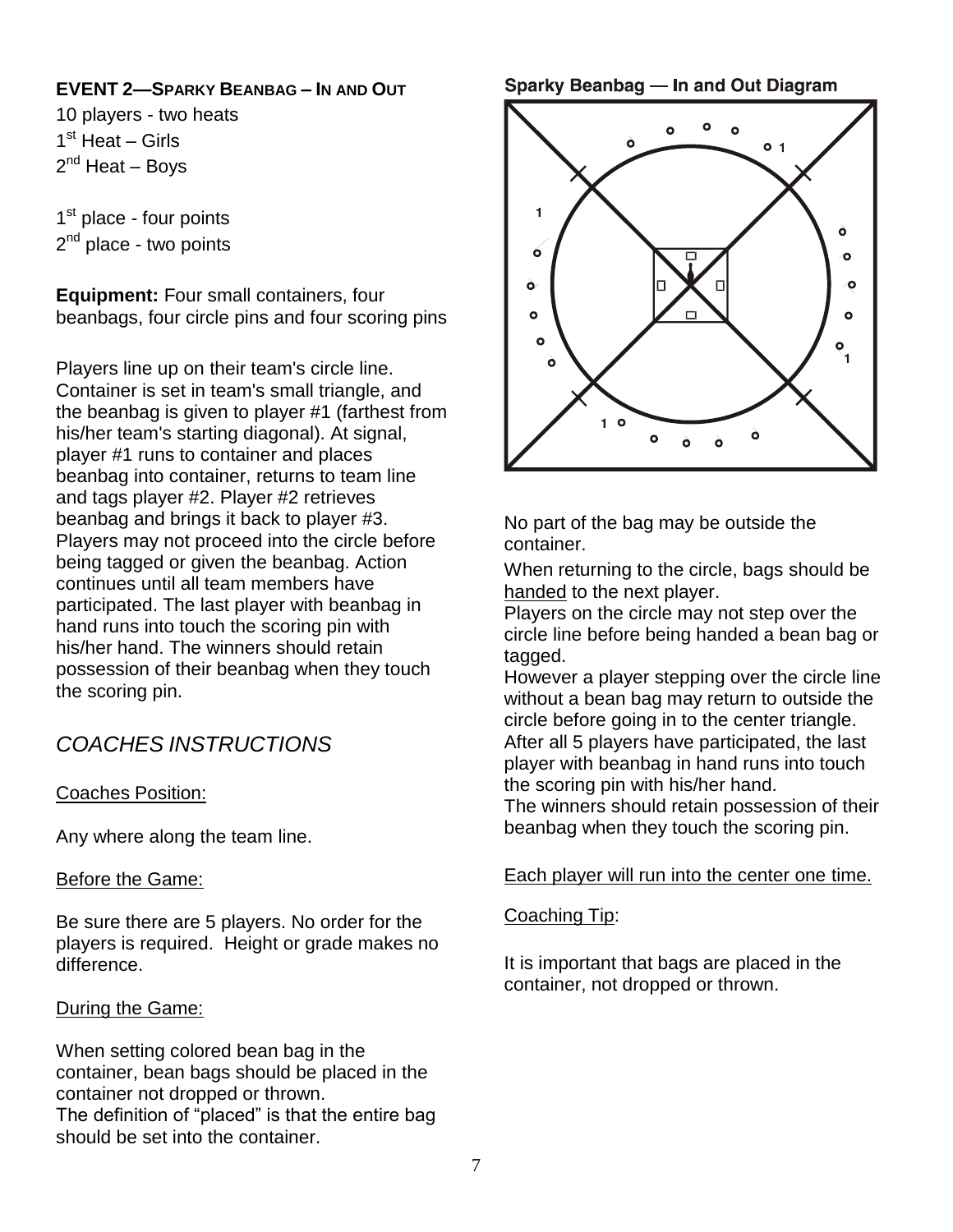# **EVENT 3—BALLOON BATTLE**

10 players - two heats Five different players (girls and/or boys) per heat.

1st place (lowest number of units) - six points 2nd place (2nd lowest number of units) - four points

3rd place (3rd lowest number of units) - two points

**Equipment:** two nine-inch balloons, two sixtyfoot lengths of lightweight rope

One coach from each team holds rope stretched across the circle, making visible boundaries to help players stay within their triangles. (Balloons do not have to go over the rope.) Coaches holding the rope should remain silent during the heat

Players stand anywhere within their own playing area. The Circle director holds the balloons and stands in the center of the circle. At the signal, the balloons are tossed into the air. Players bat the balloons with their hands to keep them from touching the floor in their area. Players may not hold the balloons or step out of their area. Hits made by a player not standing completely in his/her area do not count for scoring units. (See floor markings definition) Striking the balloon with a downward motion of the hand is permitted. When a balloon touches the floor within a team's playing area, that team receives one unit. The Circle Director or a Line judge will restart that balloon from the center. Each heat will last 60 seconds. The Circle Director starts each heat in the center of the circle. If a balloon lands outside of playing areas, the Circle Director or a Line Judge restarts that balloon from the place the balloon left the playing area until time runs out. Players may participate in only one heat.



# **COACHES INSTRUCTIONS**

## Coaches Position:

Anywhere along the Team Line

## Second Coaches Location:

At the intersection of Colored Diagonal and Team Circle Line, just outside of the circle. Coaches hold the rope at the player's waist level, and hold it steady.

Coaches holding the ropes are not to be instructing the players during the event.

# Coaches:

Be sure there are new players for each heat. Players may stand anywhere within their own playing area.

The Line Judge will count the number of times the balloon hits the floor in the team zone.

The balloon is not required to go over the rope.

There is no rule about the balloon going under the rope.

The team with the fewest number of hits will be awarded first place points.

Note that the balloons that go outside the circle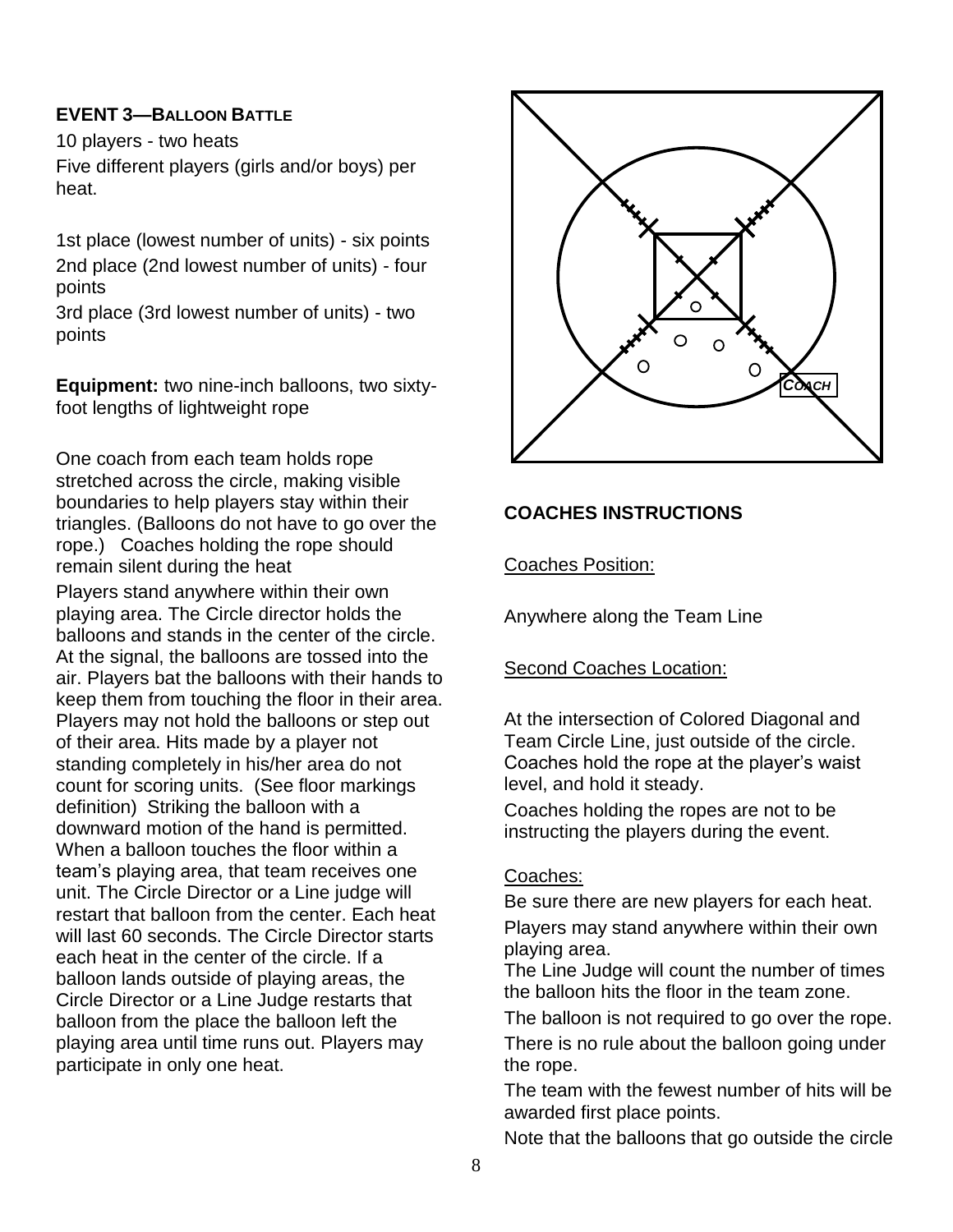or into the area not occupied in a three-way circle will not be taken back to the center, but will be restarted from the place where the balloon touched the floor. The balloon should not be hit back outside the playing area*.*

#### Coaching Tips

Players should be aware that there will be two balloons in play.

Players are allowed to move around in the team zone.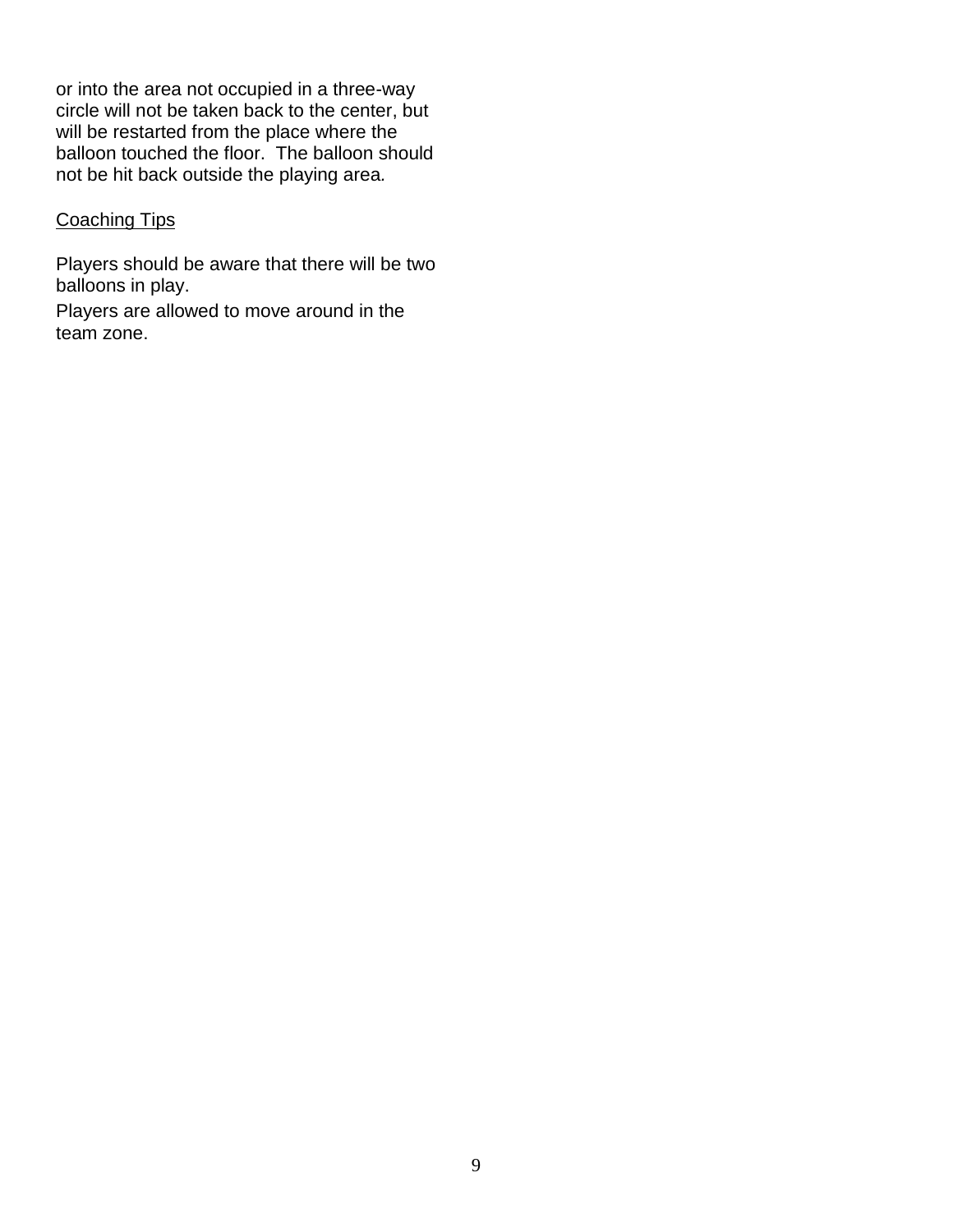# **EVENT 4—RABBIT HUNT**

10 players - four heats

1st place - six points 2nd place - four points 3rd place - two points

# **Equipment:** two sport balls

One team (rabbits) stands anywhere within the circle. The three other teams (hunters) position themselves evenly anywhere around the circle. At the signal, the hunters toss the balls, trying to hit the rabbits. Any ball legally thrown hitting a rabbit will cause the rabbit to be out even if the ball hits the floor or another rabbit first. When hit, the rabbits should leave circle, returning to their team line. Rabbits are out if they step outside circle before being hit. Hunters may not step inside circle while tossing ball. Hunters may enter the circle to retrieve a ball, but should completely exit the circle to throw it at a rabbit. Action stops after **30 seconds** and rabbits still in the circle are counted. Play is repeated until all teams have had a turn to be rabbits. The team with the most rabbits left in the circle wins.

# **COACHES INSTRUCTIONS**

## Coaches Positions*:*

Anywhere along the Team Line:

## During the Game*:*

A player that is hit with a ball on any part of the body should leave the circle. The ball may hit the floor first, roll on the floor, bounce off another player, etc. Any player touched by a ball while inside the circle should leave the circle immediately.

If the ball stays inside the circle, a player may go in and get it, but should return to outside the circle before throwing the ball.



Balls thrown from inside the circle do not count. The Line Judge will keep any rabbits hit this way inside the circle.

Instruct rabbits to go to the center of the circle to be counted when action stops.

When your team members are the "hunters" they do not need to be in their color sector. They should spread out evenly around the circle*.*

## Coaching Tips

Running around in the circle may not be the best tactic. Watching the balls may be more important.

Instruct hunters to not hold onto the ball on the circle, but to throw the ball quickly.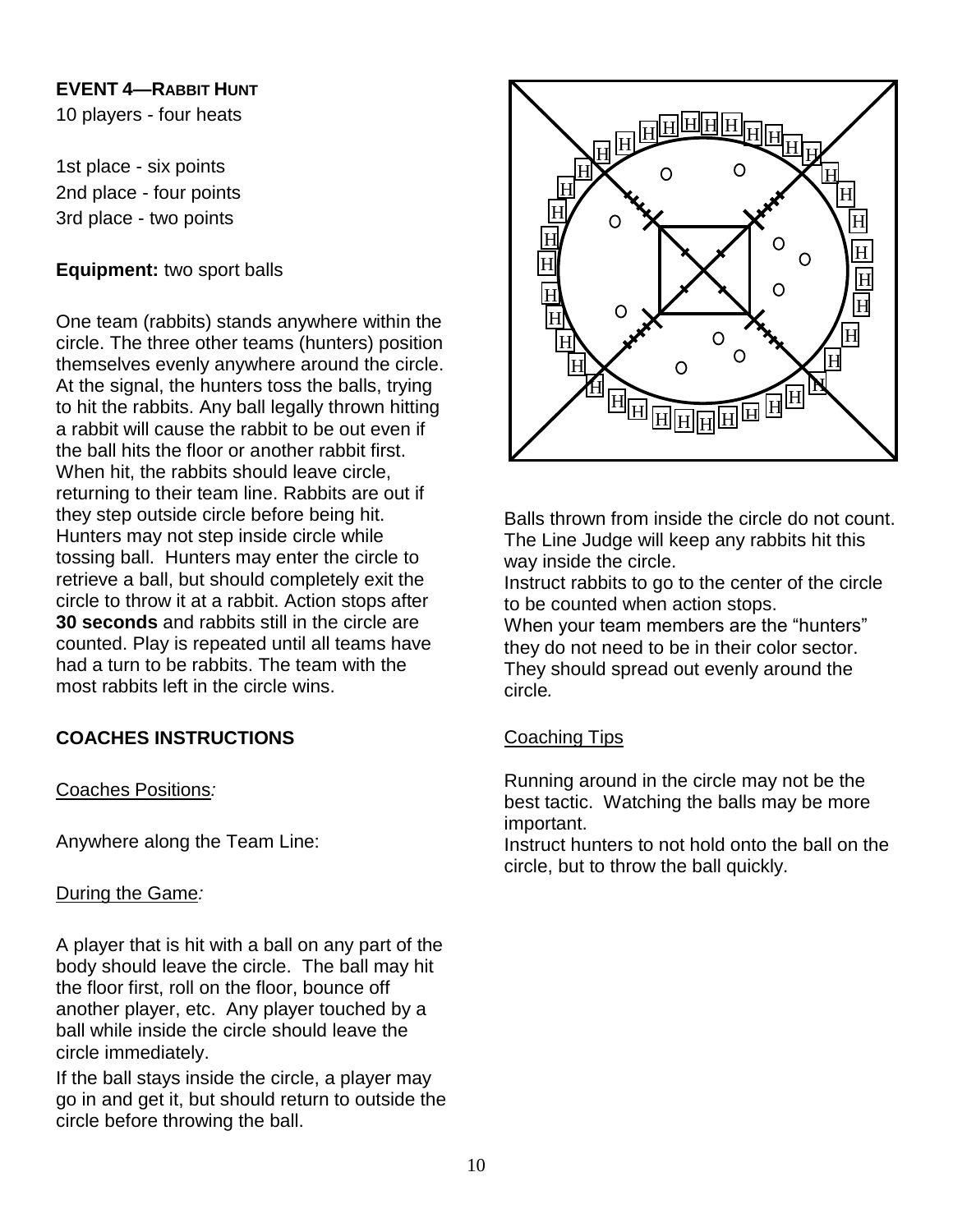# **EVENT 5—SPARKY TRAIN**

10 players (one lap each) - two heats 1st heat - five girls 2nd heat - five boys

1st place - four points 2nd place - two points

**Equipment:** Four circle pins, four scoring pins, four pool noodles

Players line up behind one another outside their circle line and behind their starting diagonal, as pictured on diagram. At the signal, the train runs around the circle. If the train becomes disconnected (a player loses hold of the "pool noodle"), the train should stop, rejoin itself, and then continue. When all five players cross the starting line, the last player "caboose" separates from the train and runs into touch the scoring pin with his/her hand.

Players will be connected by holding a "pool noodle." All members should be holding the noodle while running around the circle. Players **may** alternate sides of the noodle. The last player may hold the end of the noodle.



# **COACHES** *INSTRUCTIONS*

Coaches Position:

Anywhere along the Team Line.

# Before the Game:

Be sure there are 5 players per train.. Players are to hold onto a "Pool Noodle" Players are to maintain contact with the pool noodle either with their hand or with their arm around the noodle (the noodle is in the crook of their elbow) The last player may hold the end of the noodle.

## During the Game:

The train should stop if it becomes disconnected or not properly connected. All team members should pass over the team diagonal so that the caboose may go around the circle pin before going in for the center pin or bag. The locomotive does not go in.

The train should be connected until the caboose passes the team diagonal.

# Coaching Tips*:*

Keeping the train properly attached may be more important than speed. Speed that causes the caboose to swing wide often causes the train to come apart.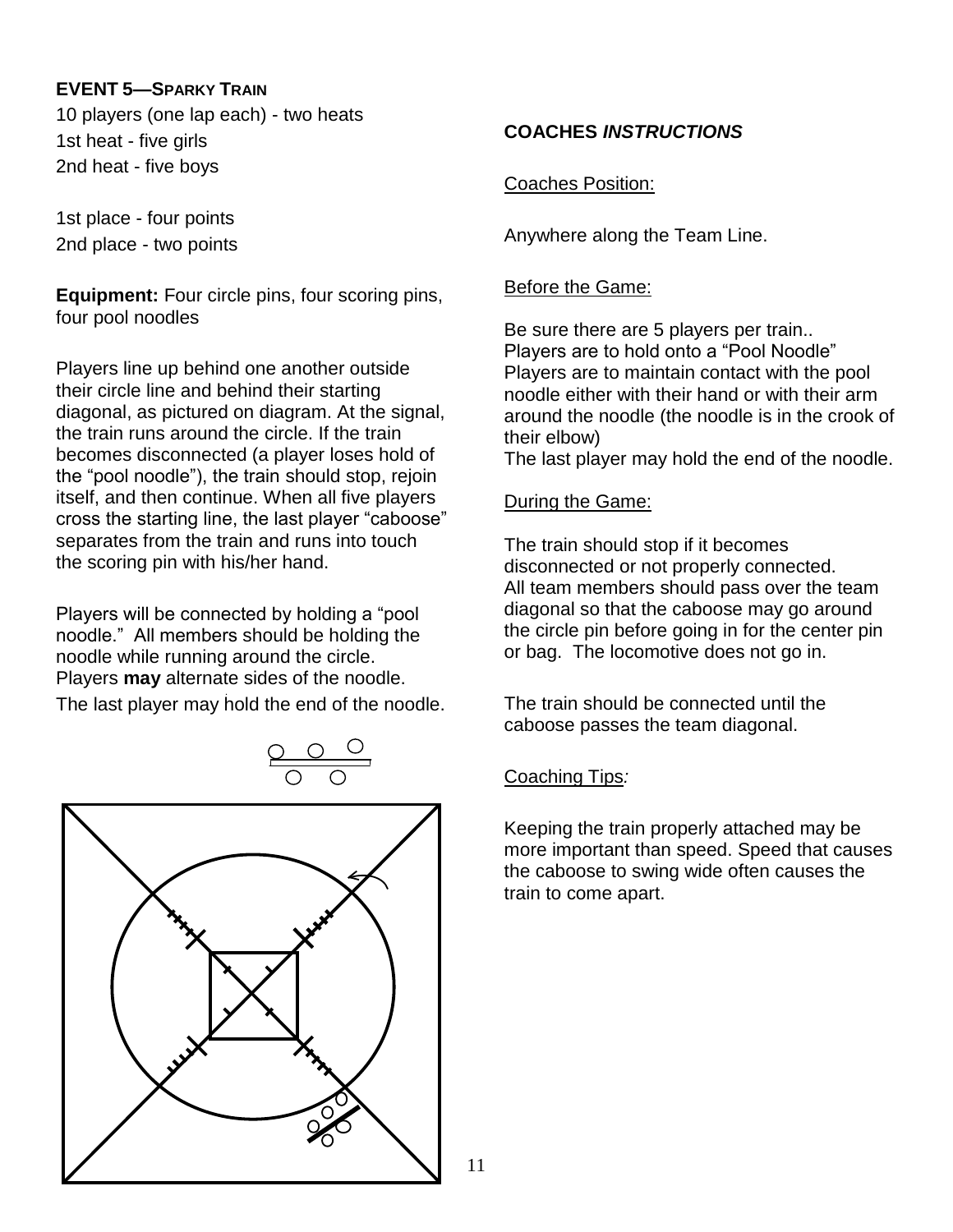# **EVENT 6—SPARKY BALLOON POP**

10 players - two heats 1st heat – last player is a girl 2nd heat – last player is a boy

1st place - four points 2nd place - two points

**Equipment:** Eight nine-inch balloons per heat

All team players straddle their team diagonal line with their backs toward the center of the circle, as close together as they wish. The last player in line stands on the eight-foot hash mark. Player #1 holds the balloon with both hands on the back of his/her head. At the signal, the balloon is passed through the legs of all the players to the last player. It is not necessary that each player touch the balloon. When the last player in line has possession of balloon, he/she runs into his/her team's inner triangle, places the balloon on the floor, and sits on balloon until it breaks. The first player to break the balloon within his/her triangle wins. If the player attempts to sit on the balloon and it scoots out from under him/her, the player may retrieve the balloon, bring it back to his/her triangle, and attempt to pop the balloon as long as they do not interfere with another team. If the balloon breaks before it gets to the last player the Line Judge may insert another balloon at the point where the first balloon popped.

# **COACHES INSTRUCTIONS**

Coaches Position: Anywhere along the Team Line:

# Before the Game:

Be sure there are10 players.

Be sure the last player stands on the 8 ft line. Be sure player one has the balloon and holds it on the back of his/her head.

All team members should straddle the diagonal to start



The last player should have the balloon inside of the inner triangle when he/she pops the balloon.

There are two heats. The coach selects the girl and boy to be the last player and break the balloon.

The players are not required to spread out all the way to the corner.

The winning player's balloon should be within the team triangle when breaking the balloon. Fingernails are not to be used to break the balloon.

If the balloon does not break or gets away from the player it can be retrieved back into the triangle and additional attempts made until the balloon is broken.

# Coaching Tips

Be sure that the player chosen to break the balloon has enough weight to do so.

The player may hold on to the neck of the balloon or the sides of the balloon when sitting on the balloon.

*Placing the balloon on the floor and then trying to sit on it often causes the balloon to move out from under the player.*

*It is not necessary for every player to touch the balloon as it passes through each players legs.*